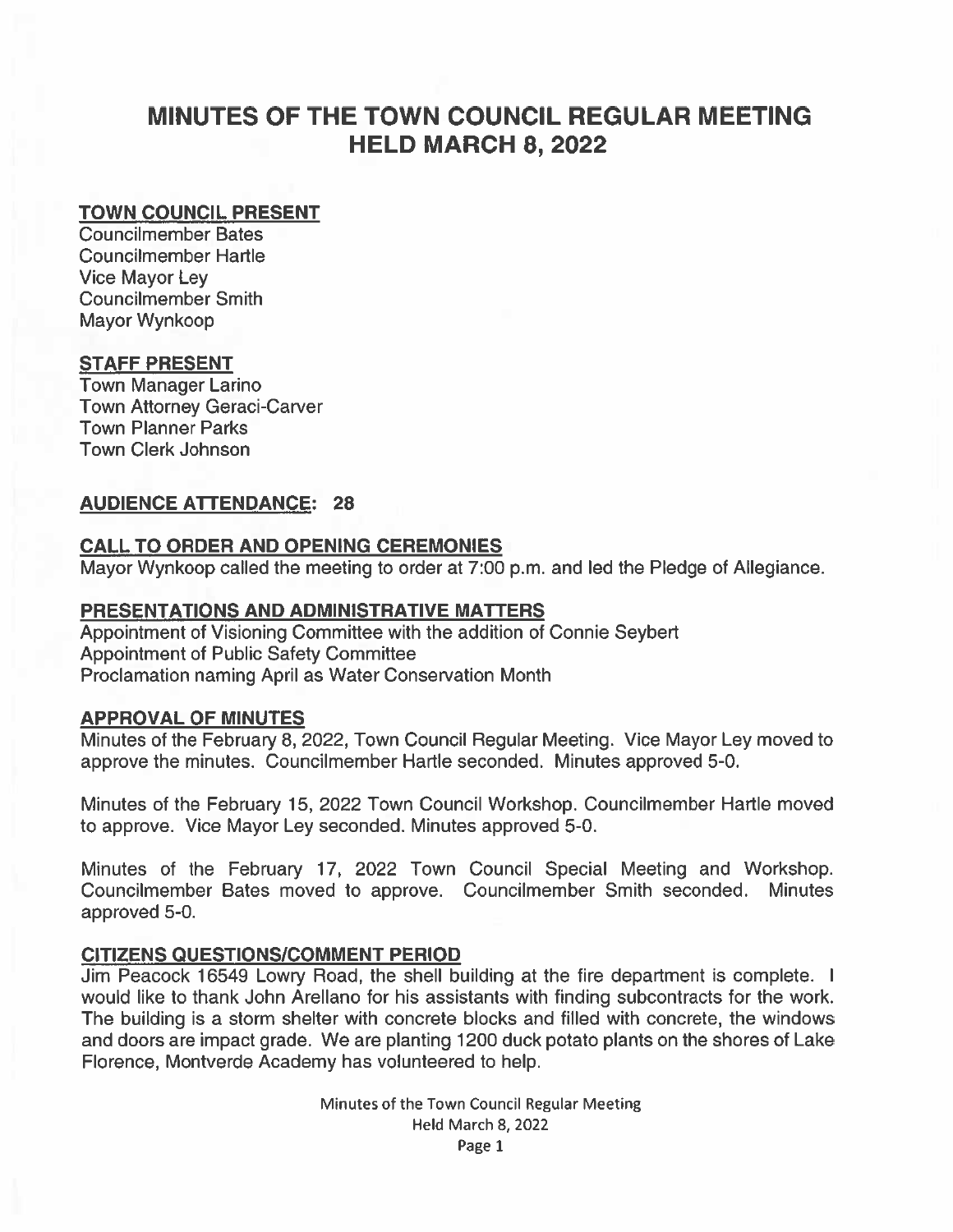Judy Smith as <sup>a</sup> resident. I had <sup>a</sup> water leak that the town caught. Ziggy repaired and I would like to ask for <sup>a</sup> reduction in water bill of \$116.00.

Janet Henderson 16334 Burke St, concerned about losing our dark skies with more development and all the construction.

Dan Davis — 16849 Lake Street has had two people on Temple Street ask if the speed bumps can be renewed. A lot of dumping on his street, tires and such wondered if we can ge<sup>t</sup> some cameras up there. Janet would like to know about bingo.

Kelly Moore, 17029 Florence View, has been here since 2015 and doesn't want the sewer system built.

Monica Haddock 17715 Ninth Street, that is the purposed entrance and exit of the development. A lot of families on the street have small children. Understands they want to develop, but they need to be aware of the children.

Mike Whidden, 17635 Broad Street, He hopes that someone is watching the meters in Willow Ridge and they make sure that they charge the developer for the water when they flush the meters. Roads in town need to be paved. Need to look at updating the tree permit process.

Kelly Moore, 17029 Florence View asked about the paving Ridgewood. Are we going to add sidewalks on Ridgewood. Does Montverde Academy pay any extra for the wear and tear their traffic has on our roads.

Kathryn Wise, 17415 Raintree I moved out here about 16 years ago and one of the reasons is because of the light pollution isn't bad and the being able to see the stars. Animals don't have anywhere to go, saw <sup>a</sup> bobcat this weekend. Take caution on the building when we pu<sup>t</sup> cement down the water has nowhere to go.

Zach Zumwalt 17557 CR 455 I have invited the Friends of Lake Apopka to attend the meeting on the 15<sup>th</sup> they have spent 25 years assisting in cleaning up Lake Apopka.

Nancy Davidson 17520 Palm View Avenue thought it was averaging on the Osgood Development paper, 1  $\frac{1}{2}$  cars – if you go through neighborhoods you will see three and four cars per home. We need to be careful of letting them build on top of each other.

# DEPARTMENT & COMMITTEE REPORTS

## Town Manager Larino's Report

Wanted to thank Mr. Peacock, the public works staff and I did the framing at the fire station addition.

Reviewed Fire Department numbers.

Highway Patrol, we have <sup>a</sup> little money left and I would like to increase there time by <sup>a</sup> day or two.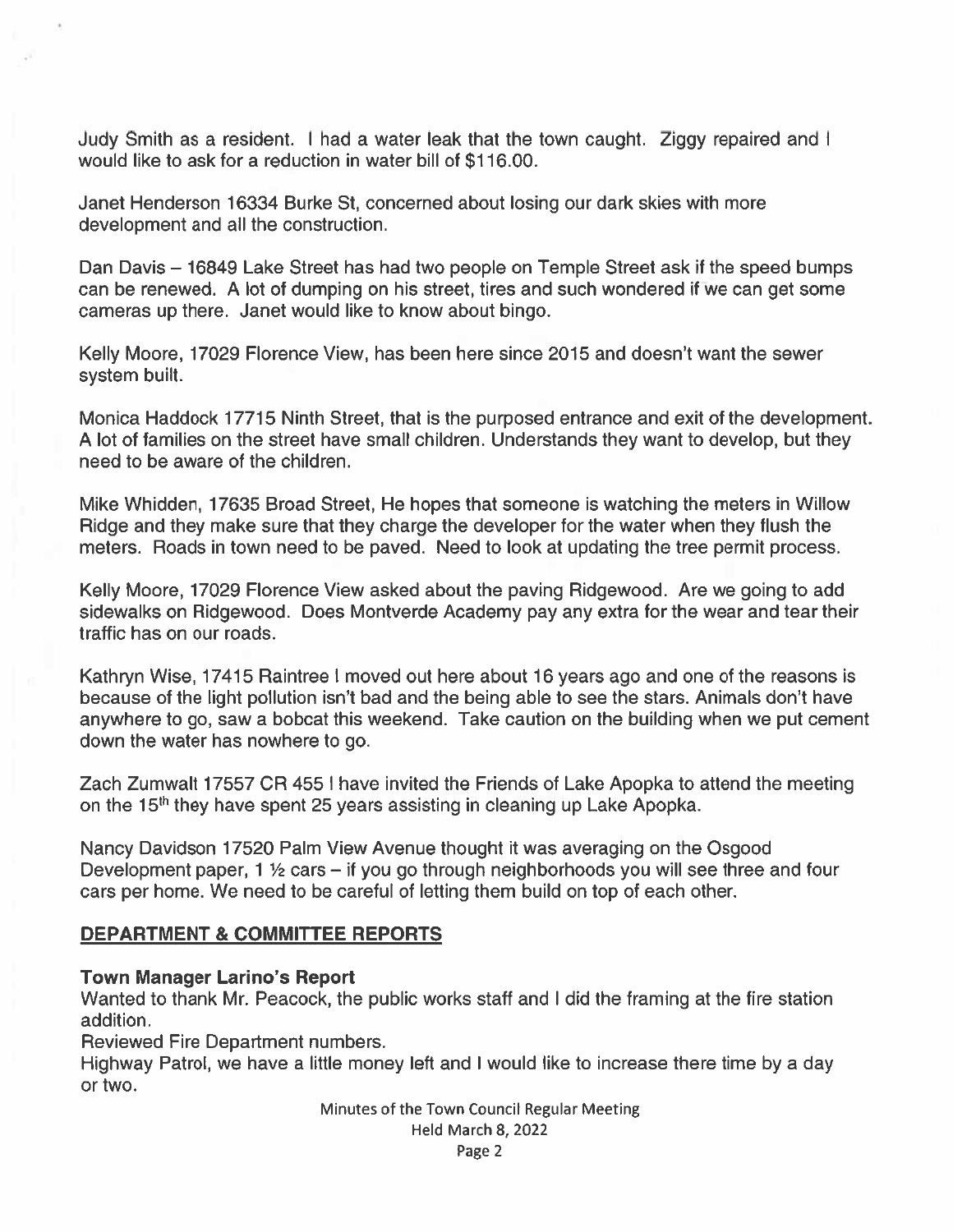April  $1<sup>st</sup>$  each year we increase our water usage and base rate by 5%. I am going suggest that we freeze the 5% increase on the usage side. We are selling bulk water and have the revenue to allow this for usage, but not the base rate.

#### Town Attorney Geraci-Carver Reports

No repor<sup>t</sup>

#### Town Planner Parks Report

8 zoning clearances, still working on code changes and looking at commercial code design standards. Special thanks to Visioning Committee for their help with this.

#### County Commissioner Parks Report

County Joint Planning agreemen<sup>t</sup> is on the way. Committee is looking at new subdivision standards, development rights, etc. County is coming up with an entire new subdivision standards which is very different from what they have. Keep Lake Beautiful — clean up events.

Fire Department Report Written repor<sup>t</sup> in Council packets

Committee Reports

No Report

#### Town Council Report

Councilmember Hartle asked <sup>a</sup> few questions regarding the finance report.

Councilmember Smith wants to thank everyone who has come out this evening.

Vice Mayor Ley watch your speed, everyone will ge<sup>t</sup> <sup>a</sup> ticket.

Councilmember Bates Are we going to ge<sup>t</sup> the lights on the docks. Town Manager Larino answered yes.

#### Mayor's Report

Looking forward to the Joint Partnership agreement. We need to look at land and the entitlements that are par<sup>t</sup> of the land. Sean could you look at these entitlements for future land use.

Mayor Wynkoop presented the finance repor<sup>t</sup> for February 2022:

| <b>Beginning Bank Balance</b>               | \$2,809,804.63   |
|---------------------------------------------|------------------|
| <b>Revenues</b>                             | 163,394.27<br>\$ |
| <b>Expenditures</b>                         | 173,868.18<br>S  |
| <b>Ending Balance</b>                       | \$2,799,330.72   |
| <b>Grant Clearing Account</b>               | \$4,426,500.00   |
| <b>Total Bank Balance</b>                   | \$7,225,830.72   |
| Minutes of the Town Council Regular Meeting |                  |
| Held March 8, 2022                          |                  |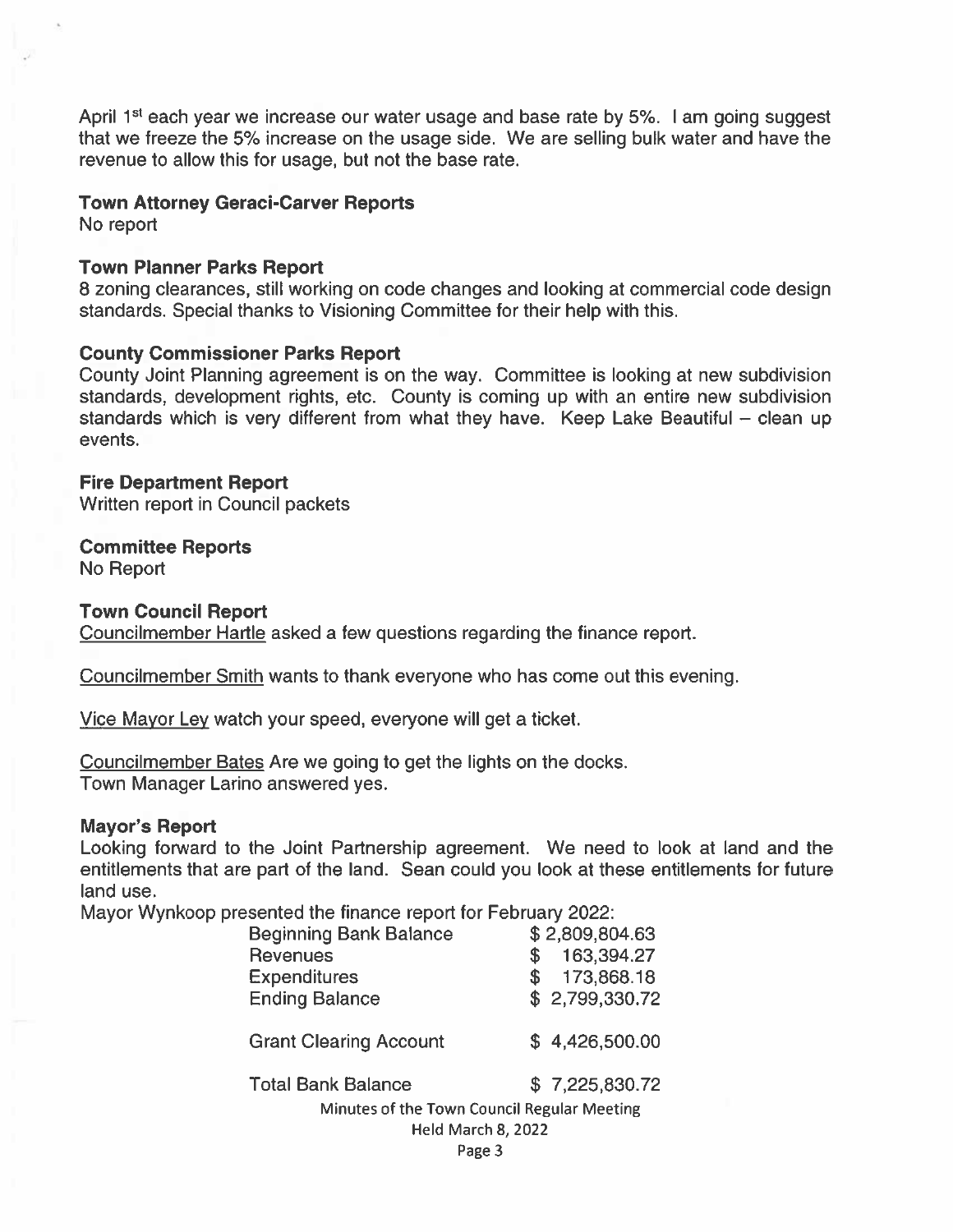# PUBLIC HEARINGS, ORDINANCES AND RESOLUTIONS

Public Hearing Ordinance 2022-01 An Ordinance of the Town of Montverde, Florida, amending design standard regulations in Chapter 4 of the land development code of the Town of Montverde requiring construction of <sup>a</sup> sidewalk for all new home construction; providing for codification and severability; providing for the repeal of ordinances in conflict herewith; and providing for an effective date.

Town Attorney Geraci-Carver read the Ordinance by title only.

Mayor Wynkoop opened for public comment. There were no comments.

There was brief discussion.

Town Manager Larino stated the Planning and Zoning Board sent this forward with unanimous approval.

There was brief discussion.

Councilmember Bates moved to approve Ordinance 2022-01 Vice Mayor Ley seconded. Ordinance 2022-01 was approved 5-0.

Public Hearing Ordinance 2022-02 An Ordinance of the Town of Montverde, Florida, amending regulations in Chapter 24 of the Town of Montverde code of ordinances relating to parking in residential and commercial districts within the Town of Montverde; providing for codification and severability; providing for the repeal of ordinances in conflict herewith; and providing for an effective date.

Town Attorney Geraci-Carver read the Ordinance by title only.

Mayor Wynkoop opened for public comment. There were no comments.

Town Manager Larino stated the Planning and Zoning Board sent this forward with unanimous approval.

There was brief discussion. Councilmember Bates wants amended to allow two vehicles in front without screening.

There was discussion.

Councilmember Bates moved to table Ordinance 2022-02 Vice Mayor Ley seconded. Ordinance 2022-02 was tabled 5-0.

Public Hearing Ordinance 2022-03 An Ordinance of the Town of Montverde, Florida, amending Chapter 2 of the Montverde land development assigning duties of the local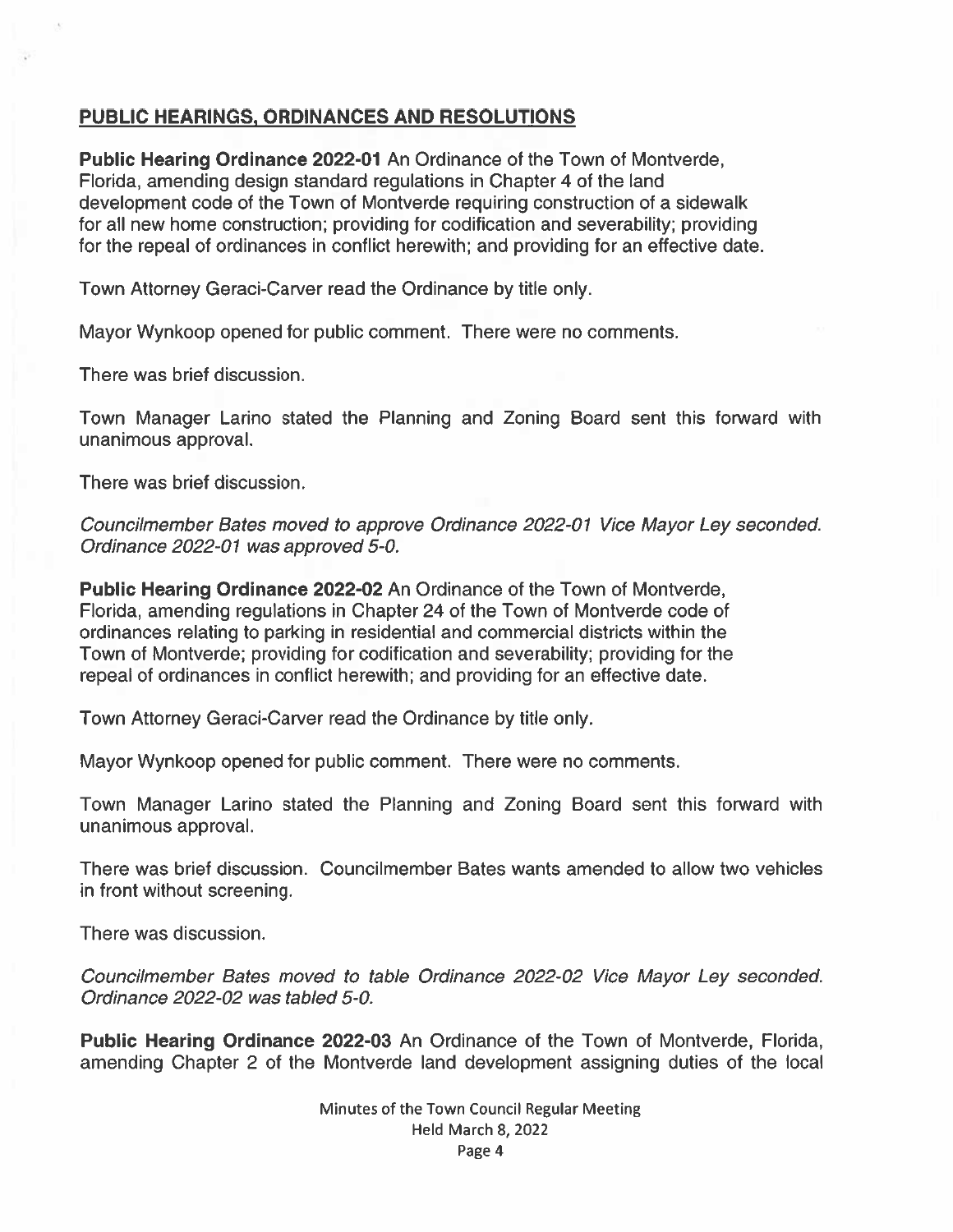planning agency to the planning and zoning board; specifying duties; providing for severability; providing for conflict; providing for codification; and providing for effective date.

Town Attorney Geraci-Carver read the Ordinance by title only.

Mayor Wynkoop opened for public comment. There were no comments.

There was brief discussion.

Town Manager Larino stated the Planning and Zoning Board sent this forward with unanimous approval.

There was brief discussion.

Councilmember Bates moved to approve Ordinance 2022-03 Councilmember Hartle seconded. Ordinance 2022-03 was approved 5-0.

Second Reading Ordinance 2022-04 An Ordinance of the Town Council of the Town of Montverde granting <sup>a</sup> non-exclusive franchise to Lake Apopka Natural Gas District for <sup>a</sup> ten-year period; approving the natural gas distribution franchise agreemen<sup>t</sup> between the Town of Montverde and Lake Apopka Natural Gas District; providing for conflicts and severability; setting an effective date.

Town Attorney Geraci-Carver read the Ordinance by title only.

Mayor Wynkoop opened for public comment. There were no comments.

There was brief discussion.

Lake Apopka Natural Gas Marketing and Business Development Director addressed the Council.

There was brief discussion.

Vice Mayor Ley moved to approve Ordinance 2022-04 Councilmember Smith seconded. Ordinance 2022-04 was approved 5-0.

Resolution 2022-05 (Tabled from 2/8/22) A Resolution of the Town Council of the Town of Montverde, Florida authorizing the use of American Rescue Plan Act Funds for construction of <sup>a</sup> new Library in the Town of Montverde; making findings; providing for an effective date.

Town Attorney Geraci-Carver read the Resolution by title only.

Mayor Wynkoop opened for public comment. There were no comments.

Town Manager Larino explained the Resolution.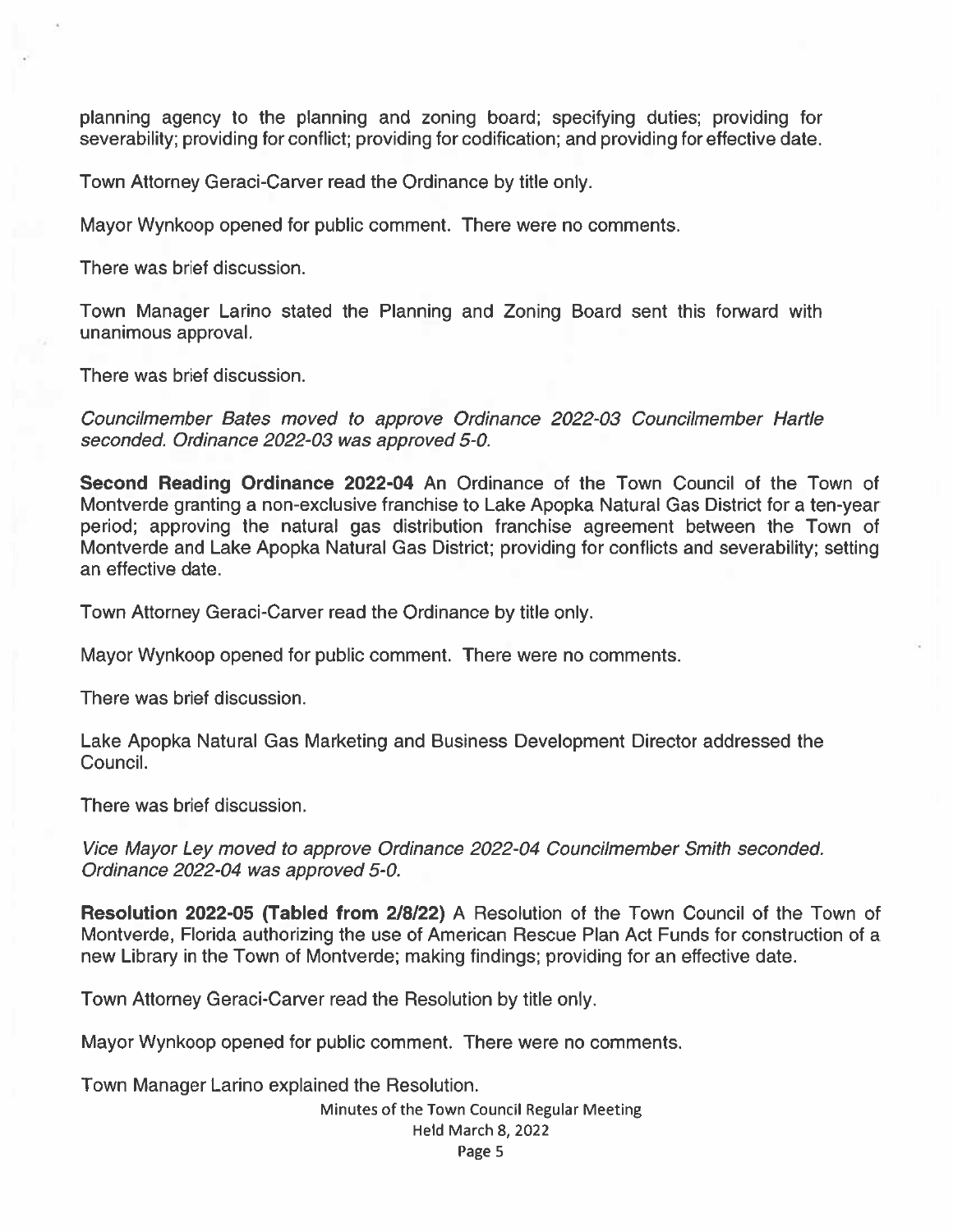There was brief discussion.

Councilmember Bates moved to approve Ordinance 2022-01 Vice Mayor Ley seconded. Resolution 2022-05 was approved 5-0.

Resolution 2022-06 A Resolution of the Town Council of the Town of Montverde, Florida, declaring 2.65+/- acres of real property located on the Stecher property as surplus property; approving conveyance of the real property to Lake County, Florida for the appraised value; authorizing the town manager to dispose of said real property; authorizing the town manager, mayor and town clerk to execute any necessary documents to carry out the intent of this resolution; providing for an effective date.

Town Attorney Geraci-Carver read the Resolution by title only.

Mayor Wynkoop opened for public comment. There were no comments.

Town Manager Larino explained the Resolution and the purchase price is \$265,000.00.

There was brief discussion.

Vice Mayor Ley moved to approve Resolution 2022-06 Councilmember Smith seconded. Resolution 2022-06 was approved 5-0.

Resolution 2022-07 A Resolution of the Town of Montverde, County of Lake, State of Florida, adopting the Town of Montverde 5-year capital improvement program; providing for an effective date.

Councilmember Bates moved to table Mayor Wynkoop seconded. Resolution 2022-07 tabled 5  $-0$ .

Resolution 2022-08 A Resolution of the Town Council of the Town of Montverde, Florida, approving the consultant services agreemen<sup>t</sup> between the Town of Montverde and Woodard & Curran, Inc. issued pursuan<sup>t</sup> to RFQ 2021-02 for professional engineering and design services for potable water utility; authorizing the town manager to execute the agreement; providing for an effective date.

Town Attorney Geraci-Carver read the Resolution by title only.

Mayor Wynkoop opened for public comment. There were no comments.

Town Manager Larino explained the Resolution.

There was brief discussion.

Councilmember Hartle moved to approve Resolution 2022-08 Vice Mayor Ley seconded. Resolution 2022-08 was approved 5-0.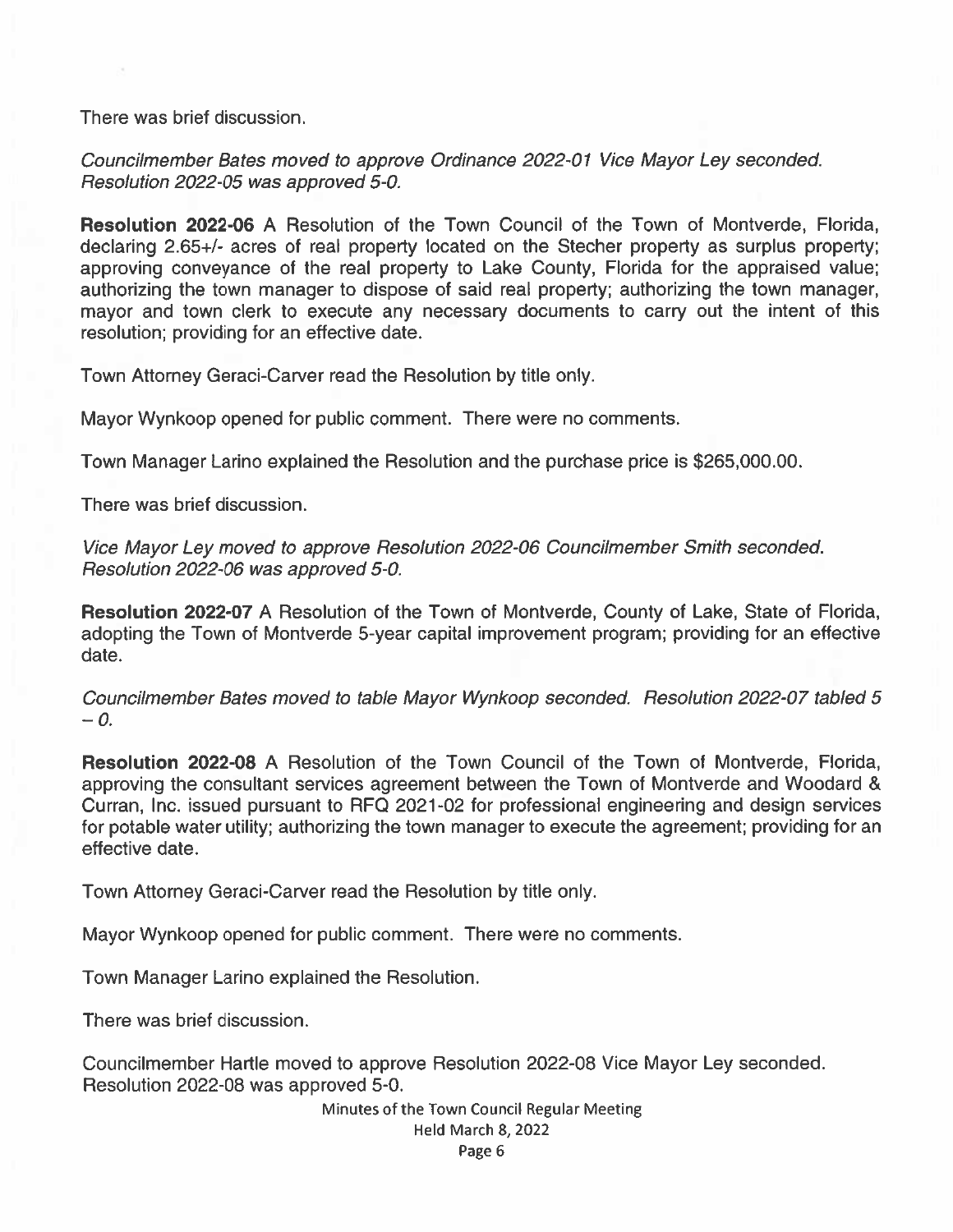Resolution 2022-09 A Resolution of the Town Council of the Town of Montverde, Florida, approving the consultant services agreemen<sup>t</sup> between the Town of Montverde and Woodard & Curran, Inc. issued pursuan<sup>t</sup> to RFQ 2021-01 for professional engineering and design services for a storm and sanitary sewer utility; authorizing the town manager to execute the agreement; providing for an effective date.

Town Attorney Geraci-Carver read the Resolution by title only.

Mayor Wynkoop opened for public comment. There were no comments.

Town Manager Larino explained the Resolution.

There was brief discussion.

Councilmember Bates moved to approve Resolution 2022-09. Vice Mayor Ley seconded. Resolution 2022-09 approved  $5 - 0$ .

Resolution 2022-10 A Resolution of the Town Council of the Town of Montverde, Florida, approving AlA Document B101-2017 standard form of agreemen<sup>t</sup> between the Owner and Architect, Gatorsktch Corporation; authorizing the town manager to execute the agreement; providing for an effective date.

Town Attorney Geraci-Carver read the Resolution by title only.

Town Manager Larino explained the Resolution

There was extensive discussion.

Jim Peacock, <sup>16549</sup> Lowry Road stated the fee is usually less than 10% but Gatorsktch is doing more than architectural services. By eliminating the general contractor and bringing in <sup>a</sup> rented Supervisor, you will save 10-15%.

Attorney Geraci-Carver stated that this would need to be two resolutions.

There was brief discussion.

Mayor Wynkoop moved to table Resolution 2022-10. Councilmember Smith seconded. Resolution 2022-10 tabled 5-0.

# DISCUSSION AND ACTION ITEM

Town Manager Larino stated that working with Woodard and Curran they have secured another \$125,000 to be using on planning study for wastewater master planning. It can be used along with ARPA funds.

Town Manager Larino reviewed current gran<sup>t</sup> funds.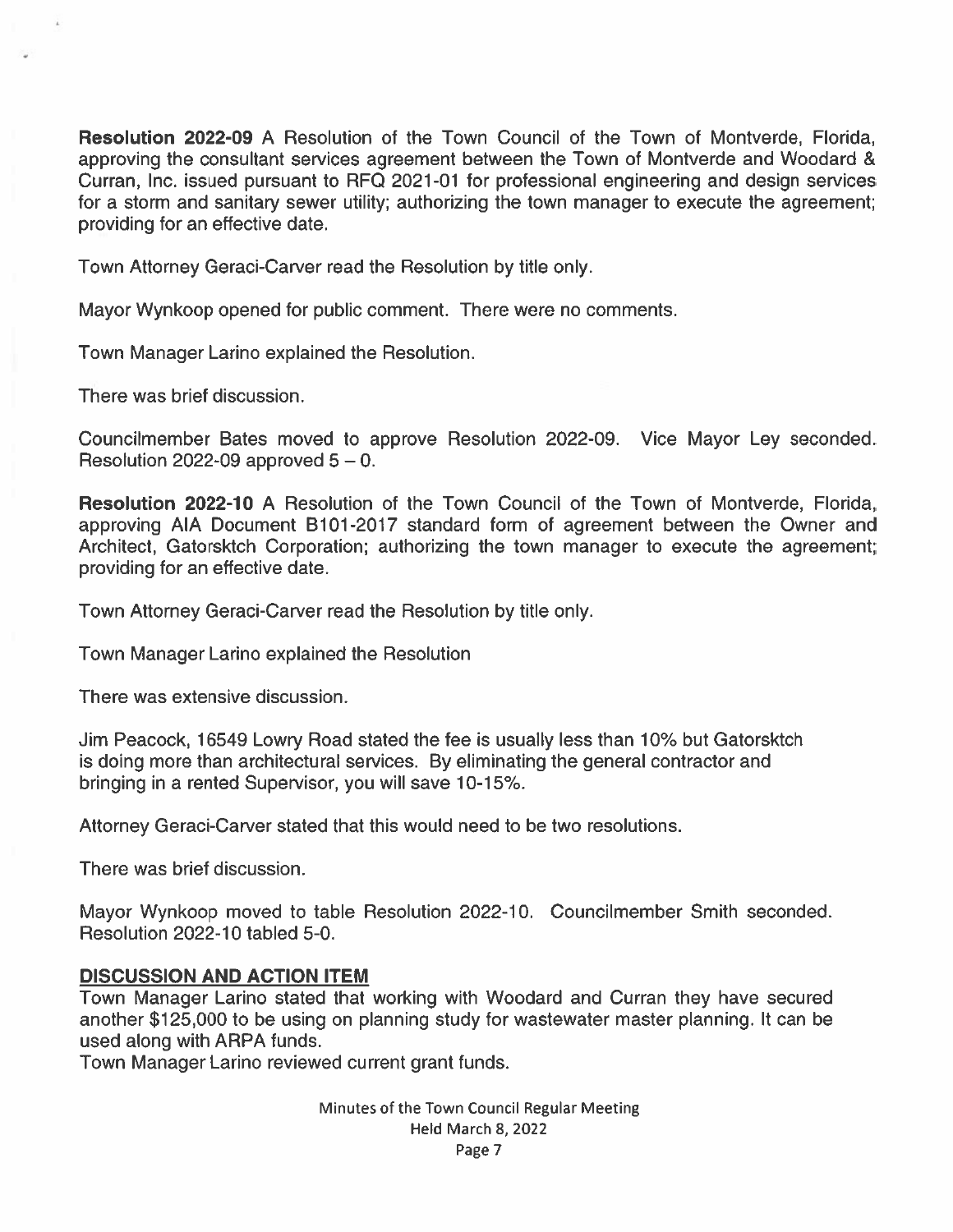Tabled to March 15, 2022 Approval of Task 1, Wastewater — Authorizing the use of ARPA and SRLF funds (when available) in the amount \$250,000 for <sup>a</sup> planning study and instructing the Town Manager to increase the budget expenditures through <sup>a</sup> future budget amendment.

Tabled to March 15, 2022 Approval of Task 1, Stormwater Quality Improvements — Authorizing the use of DEP funds and general funds in the amount of \$216,000 for engineering and instructing the Town Manager to increase the budget expenditures through <sup>a</sup> future budget amendment.

Tabled to March 15, 2022 Approval of Task 1, Library - Authorizing the use of Lake County Grant Impact Fees in the amount \$130,910 for library architectural services and instructing the Town Manager to increase the budget expenditures through <sup>a</sup> future budget amendment.

Tabled to March 15, 2022 Discussion on renaming County Road 455.

Discussion regarding Waste Pro's fee increase request. Platt Loftis with Waste Pro discussed the need to increase fees for waste collection. No CPI increases in 8 years, we are in an inflationary period and disposal cost of recyclables have increased, Waste Pro is under water in this contract. Increase to \$23.80 per house and \$28,261.28 in lost CPI's. Reviewed rates of area cities/towns in Lake County.

There was extensive discussion.

It was decided to table this item until the next regular meeting on April 12, 2022.

Tabled to March 15, 2022 Discussion on the Town Manager attending the Florida City and County Managers. association annual training conference.

# REMINDERS AND ADJOURNMENT

## Motion to Adjourn.

Mayor Wynkoop moved to adjourn the meeting. Seconded by Councilmember Smith. Meeting Adjourned at 10:34 p.m.